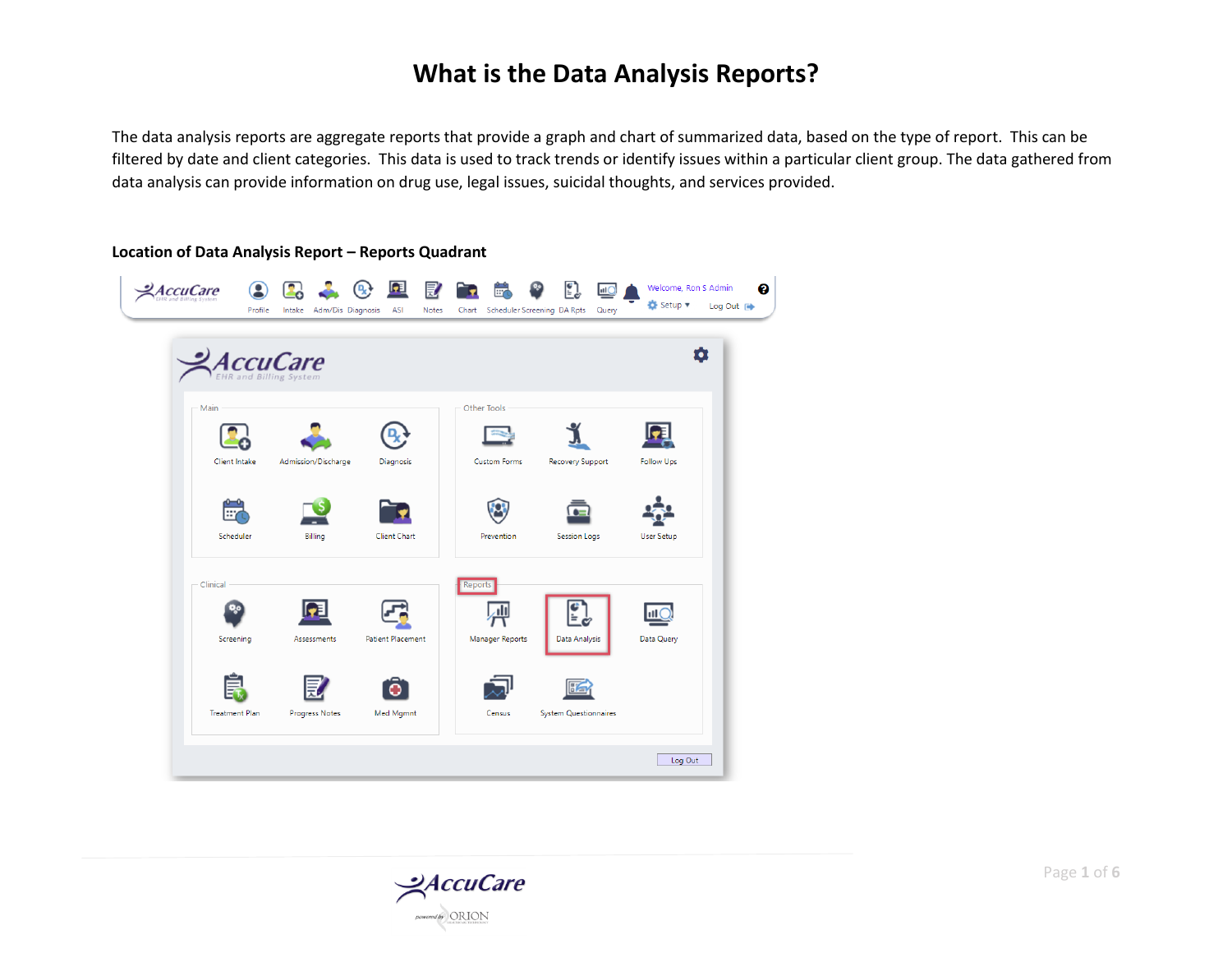#### **Fig. 1 Make a selection**



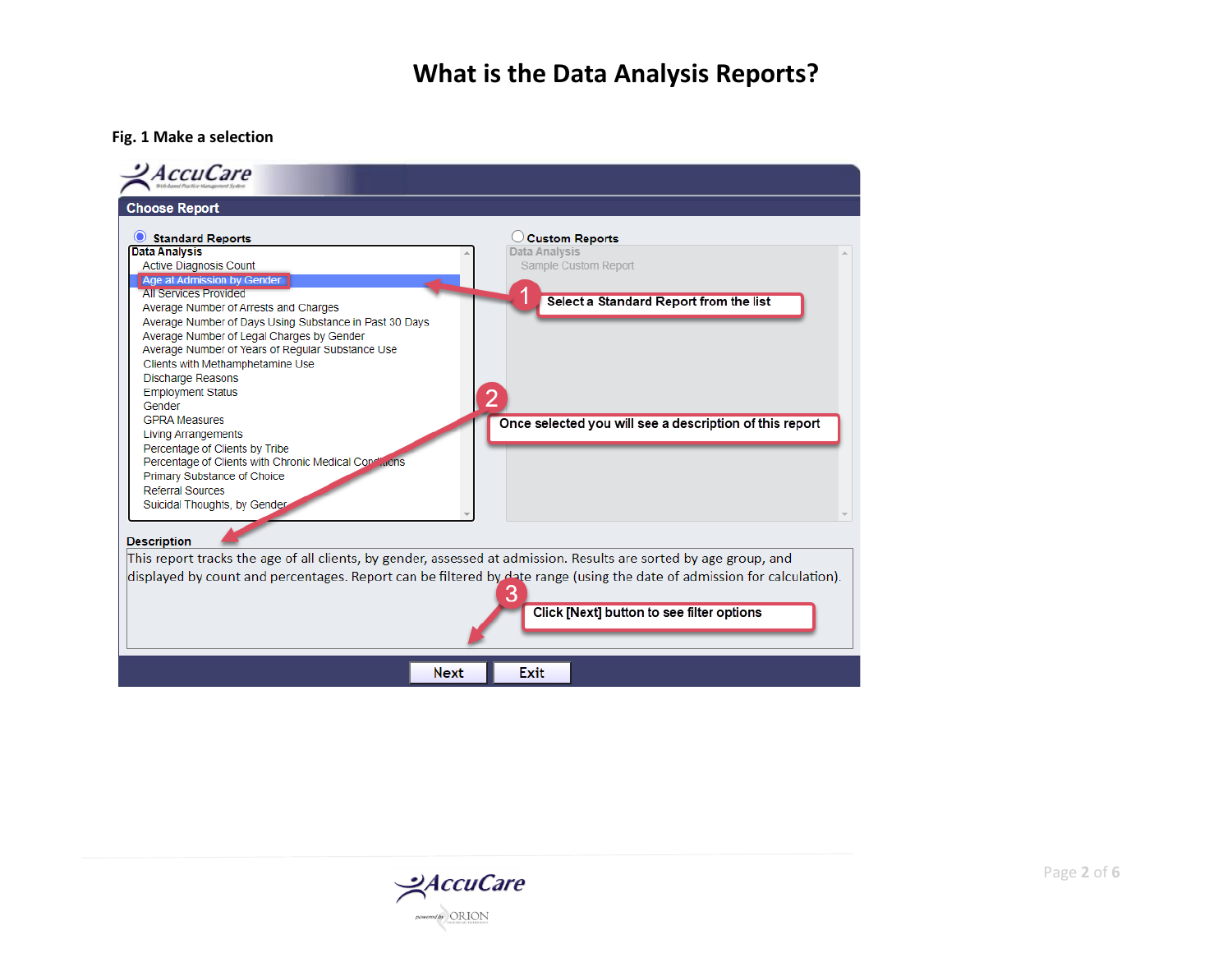

| <b>Select Report Filters</b>                            |                                                          |  |  |  |  |
|---------------------------------------------------------|----------------------------------------------------------|--|--|--|--|
| <b>Earliest Admission Date</b><br>Latest Admission Date | Date Range<br>01/01/1900<br>囲<br>Filter                  |  |  |  |  |
| Agency ID                                               | 06/06/2079<br>$\blacksquare$<br>No Filter                |  |  |  |  |
| <b>Client Category 1</b>                                | No Filter<br>▼<br><b>Other Filters</b><br>No Filter<br>▼ |  |  |  |  |
| <b>Client Category 2</b><br><b>Client Category 3</b>    | No Filter<br>▼                                           |  |  |  |  |
| Client Category 4                                       | No Filter<br>▼                                           |  |  |  |  |
| <b>Client Category 5</b>                                | No Filter                                                |  |  |  |  |
| <b>Include Archived Clients</b>                         |                                                          |  |  |  |  |

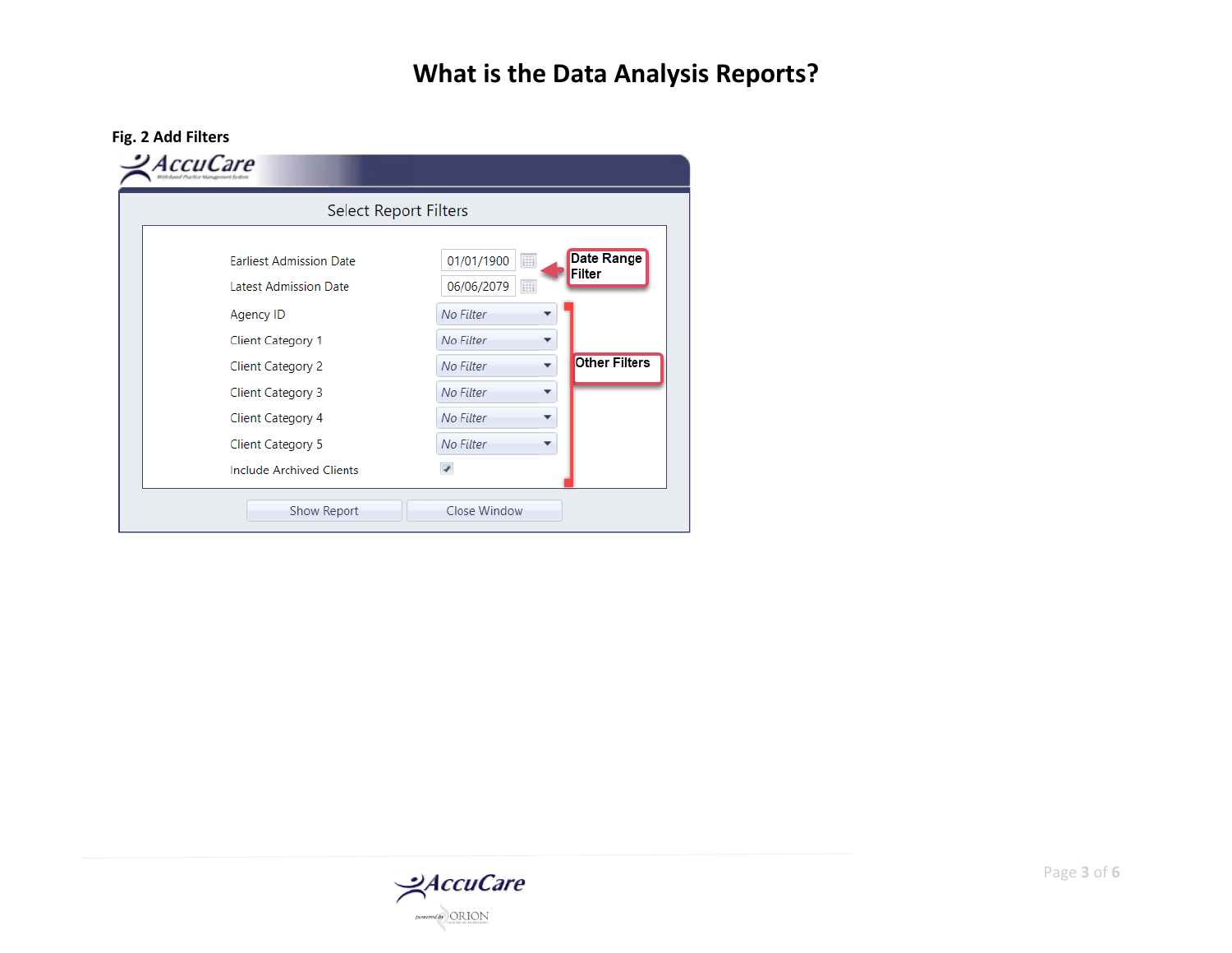#### **Fig. 3 Example of Report**

 $40 - 55$ 

Over 55



Age at Admission by Gender<br>01/01/1900 - 06/06/2079

**Total Number of Clients Assessed:** 

Page **4** of **6**

\* All percentages are rounded to the nearest hundredth.

 $\overline{2}$ 

3

 $\overline{2}$ 

 $\mathbf{1}$ 

11%

17%

18

11%

6%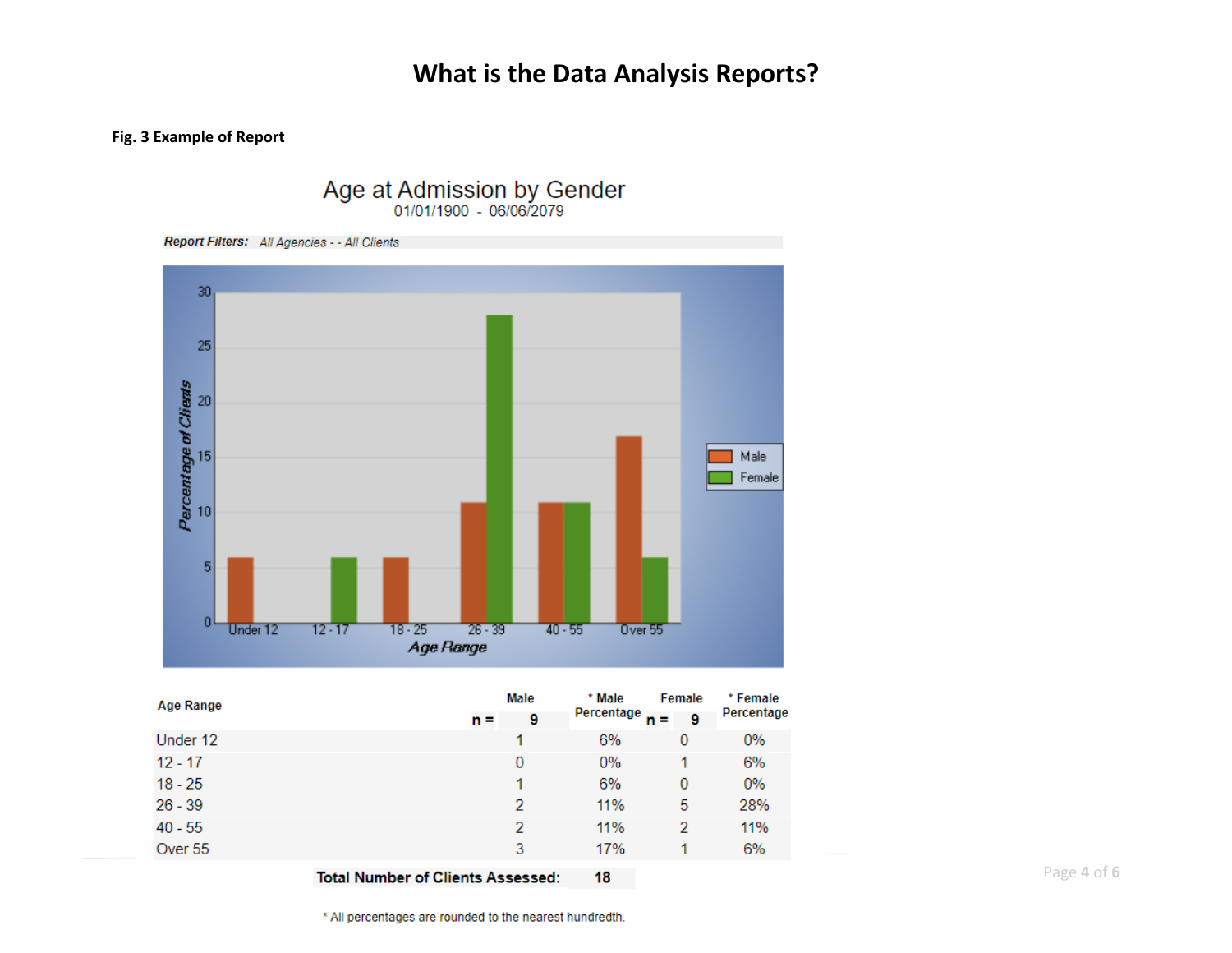# **AccuCare: Data Analysis Reports**

The following is a description of the standard reports accessible through the Data Analysis Reports function

| <b>Report</b>                                                   | <b>Description</b>                                                                                                                                                     |
|-----------------------------------------------------------------|------------------------------------------------------------------------------------------------------------------------------------------------------------------------|
| 1. Age at Admission by Gender                                   | View of age ranges by gender for tracking admission rates                                                                                                              |
| 2. Average # of Arrests and Charges                             | Provides insight on the level of criminal involvement of clients at the time of<br>admission. Utilize this data to track reduced criminal involvements at<br>discharge |
| 3. Average # of Days of Substance Use in Past 30<br><b>Days</b> | Review level of use rates of substances to determine level of substance use<br>and morbidity rates                                                                     |
| 4. Average # of Legal Charges by Gender                         | Review the number of legal charges and the client's involvement within the<br>criminal justice system                                                                  |
| 5. Average # of Years of Regular Substance Use                  | Review the chronic nature of clients' substance use. Utilize for morbidity rates<br>and level of withdrawal                                                            |
| <b>6. Diagnosis Count</b>                                       | This will provide a count of all diagnosis codes assigned to clients                                                                                                   |
| 7. Employment Status                                            | Determine the percentage and count of clients' employment status at admission.                                                                                         |
| 8. Gender                                                       | Compare the count and percentages of admissions for females and males                                                                                                  |
| 9. GPRA Measures                                                | Use this report to measure alcohol use, abuse, and suicidal ideations at<br>admissions                                                                                 |
| <b>10. Living Arrangement</b>                                   | Review the status of living arrangements of clients' at admission                                                                                                      |